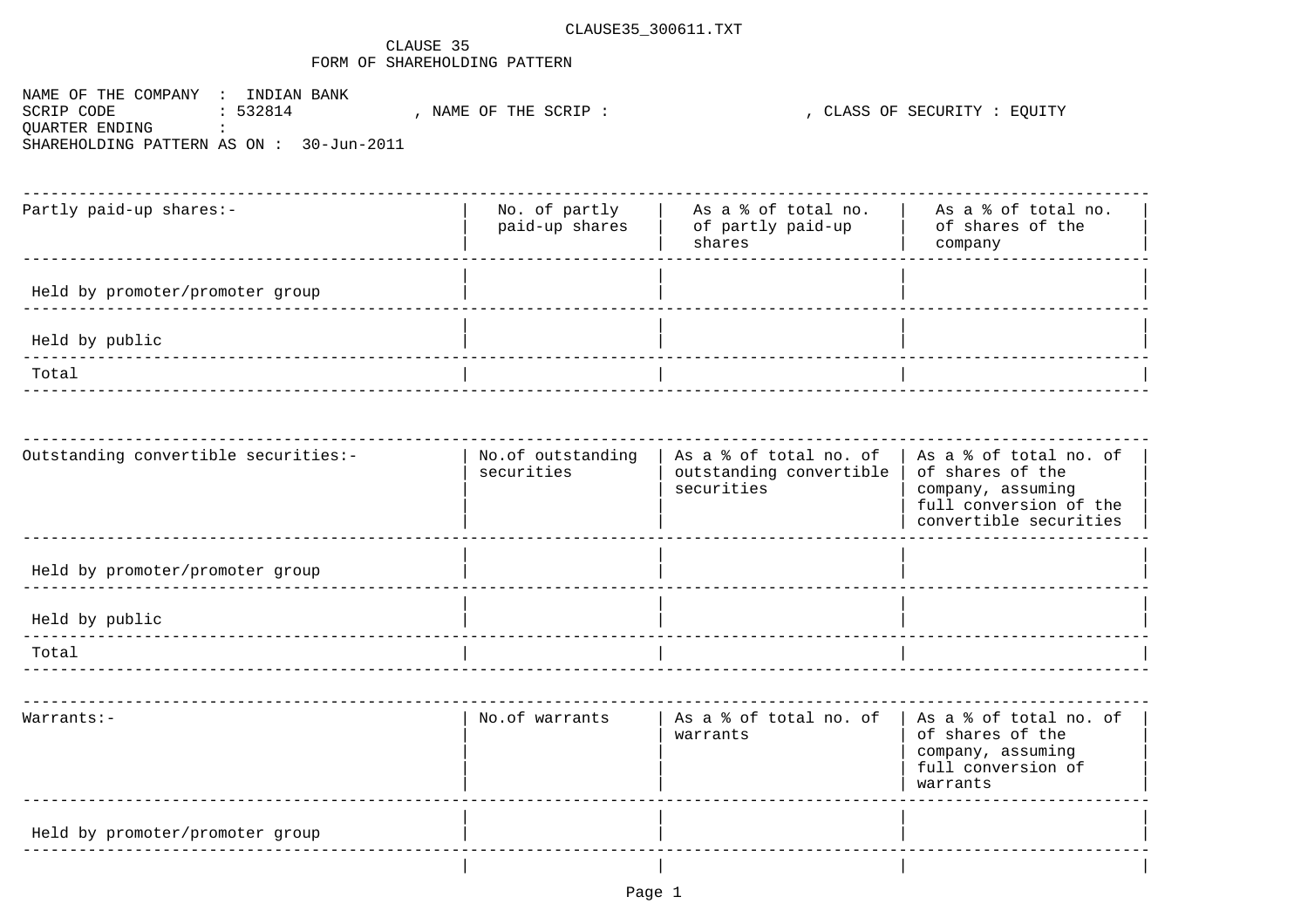|                                                                                                                                                   | CLAUSE35 300611.TXT                                                |                |                |                                     |                  |                                                                                                             |                |                                                                                                           |  |
|---------------------------------------------------------------------------------------------------------------------------------------------------|--------------------------------------------------------------------|----------------|----------------|-------------------------------------|------------------|-------------------------------------------------------------------------------------------------------------|----------------|-----------------------------------------------------------------------------------------------------------|--|
|                                                                                                                                                   | Held by public                                                     |                |                |                                     |                  |                                                                                                             |                |                                                                                                           |  |
|                                                                                                                                                   | Total<br>-----------------------------------                       |                |                |                                     |                  |                                                                                                             |                |                                                                                                           |  |
| Total paid-up capital of the company,<br>$\frac{1}{2}$ assuming full Conversion of warrants and $\frac{1}{2}$ 429770000<br>convertible securities |                                                                    |                |                |                                     |                  |                                                                                                             |                |                                                                                                           |  |
|                                                                                                                                                   | CATEGORY OF<br>HOLDERS NO.OF<br>SHARE HOLDER                       | NO.OF          | SHARES         |                                     | NUMBER OF SHARES | TOTAL SHARES IN TOTAL SHAREHOLDING AS SHARES PLEDGED OR<br>DEMAT A PERCENTAGE OF TOTAL OTHERWISE ENCUMBERED |                |                                                                                                           |  |
| ( I )                                                                                                                                             | (II)                                                               |                |                |                                     |                  | AS A % AS A % Number As a                                                                                   |                | OF (A+B) OF (A+B+C) of shares percentage (IX)=<br>(III) (IV) (V) (VI) (VII) (VIII) (VIII) (VIII)/(IV)*100 |  |
|                                                                                                                                                   | A. SHAREHOLDING OF PROMOTER AND<br>PROMOTER GROUP                  |                |                |                                     |                  |                                                                                                             |                |                                                                                                           |  |
| 1.                                                                                                                                                | INDIAN                                                             |                |                |                                     |                  |                                                                                                             |                |                                                                                                           |  |
| $a$ .                                                                                                                                             | INDIVIDUALS/HINDU UNDIVIDED<br>FAMILY                              | $\Omega$       |                | $\begin{matrix} 0 & 0 \end{matrix}$ |                  | 0.0000000000                                                                                                | $\Omega$       | 0.0000                                                                                                    |  |
|                                                                                                                                                   | b. CENTRAL GOVERNMENT/<br>STATE GOVERNMENT (S)                     |                |                | 1 343820000 343820000               | 80.0009          | 80.0009                                                                                                     | $\Omega$       | 0.0000                                                                                                    |  |
|                                                                                                                                                   | c. BODIES CORPORATE                                                | $\overline{0}$ |                | $0\qquad \qquad 0$                  |                  | 0.0000 0.0000                                                                                               | $\overline{0}$ | 0.0000                                                                                                    |  |
|                                                                                                                                                   | d. FINANCIAL INSTITUTIONS/<br><b>BANKS</b>                         | $\Omega$       | $\overline{0}$ | $\overline{0}$                      | 0.0000           | 0.0000                                                                                                      | $\Omega$       | 0.0000                                                                                                    |  |
|                                                                                                                                                   | e. ANY OTHER                                                       |                |                |                                     |                  |                                                                                                             |                |                                                                                                           |  |
|                                                                                                                                                   | SUB - TOTAL $(A)(1)$                                               |                |                |                                     |                  | $1$ 343820000 343820000 80.0009 80.0009 0                                                                   |                | 0.0000                                                                                                    |  |
| 2.                                                                                                                                                | FOREIGN                                                            |                |                |                                     |                  |                                                                                                             |                |                                                                                                           |  |
| а.                                                                                                                                                | INDIVIDUALS (NON-<br>RESIDENT INDIVIDUALS/<br>FOREIGN INDIVIDUALS) | 0              | 0              | 0                                   | 0.0000           | 0.0000                                                                                                      | $\overline{0}$ | 0.0000                                                                                                    |  |
| b.                                                                                                                                                | BODIES CORPORATE                                                   | $\mathbf 0$    | 0              | $\mathbf{0}$                        | 0.0000           | 0.0000                                                                                                      | 0              | 0.0000                                                                                                    |  |
| $\mathsf{c}$ .                                                                                                                                    | INSTITUTIONS                                                       | 0              | $\mathbb O$    | $\mathbf{0}$                        | 0.0000           | 0.0000                                                                                                      | $\mathbf 0$    | 0.0000                                                                                                    |  |
| d.                                                                                                                                                | ANY OTHER                                                          |                |                |                                     |                  |                                                                                                             |                |                                                                                                           |  |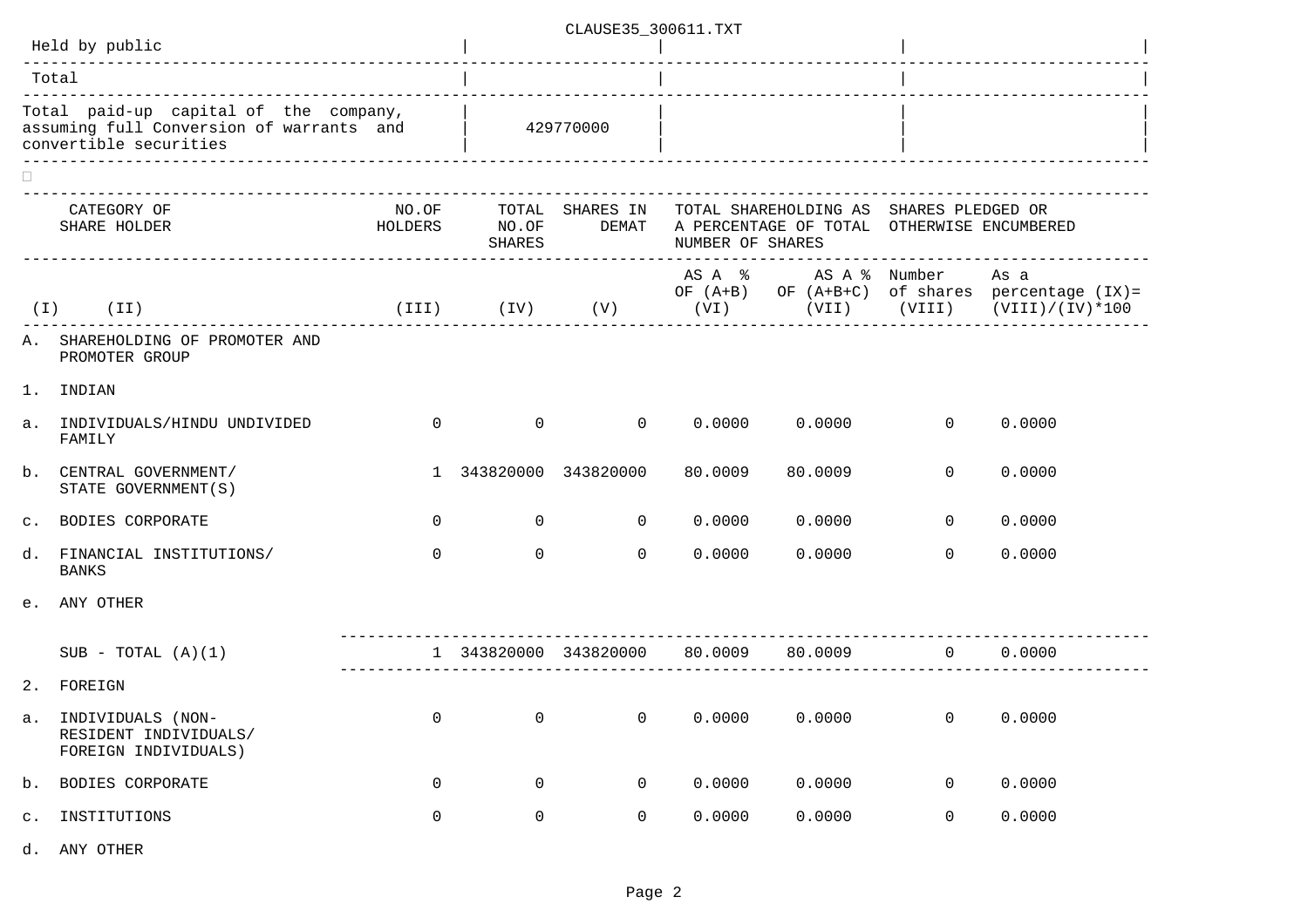|    |                                                                                |                |                | CLAUSE35_300611.TXT |                         |                                                                                                                   |          |                                                                                                                        |
|----|--------------------------------------------------------------------------------|----------------|----------------|---------------------|-------------------------|-------------------------------------------------------------------------------------------------------------------|----------|------------------------------------------------------------------------------------------------------------------------|
|    | $SUB - TOTAL (A)(2)$                                                           |                |                |                     |                         | 0 0 0.0000 0.0000                                                                                                 | 0 0.0000 |                                                                                                                        |
|    | TOTAL SHARE HOLDING OF<br>PROMOTER AND PROMOTER<br>GROUP $(A) = (A)(1)+(A)(2)$ |                |                |                     |                         | $1$ 343820000 343820000 80.0009 80.0009 0 0.0000                                                                  |          |                                                                                                                        |
|    | CATEGORY OF<br>SHARE HOLDER                                                    | HOLDERS NO.OF  | SHARES         |                     | NUMBER OF SHARES        | NO.OF TOTAL SHARES IN TOTAL SHAREHOLDING AS SHARES PLEDGED OR<br>DEMAT A PERCENTAGE OF TOTAL OTHERWISE ENCUMBERED |          |                                                                                                                        |
|    | $(I)$ $(II)$                                                                   |                |                |                     |                         | AS A % AS A % Number                                                                                              |          | As a<br>OF (A+B) OF (A+B+C) of shares percentage (IX)=<br>(III) (IV) (V) (VI) (VII) (VIII) (VIII) (VIII) (VIII) (VIII) |
|    | B. PUBLIC SHAREHOLDING                                                         |                |                |                     |                         |                                                                                                                   |          |                                                                                                                        |
| 1. | INSTITUTIONS                                                                   |                |                |                     |                         |                                                                                                                   |          |                                                                                                                        |
|    | a. MUTUAL FUNDS/UTI                                                            | 40             |                |                     |                         | 8924102 8924102 2.0764 2.0764                                                                                     | NA       | NA                                                                                                                     |
|    | b. FINANCIAL INSTITUTIONS/<br>BANKS                                            | 14             | 9236808        | 9236808 2.1492      |                         | 2.1492                                                                                                            | NA       | ΝA                                                                                                                     |
|    | C. CENTRAL GOVERNMENT/<br>STATE GOVERNMENT (S)                                 | $\Omega$       | $\overline{0}$ | $\Omega$            | 0.0000                  | 0.0000                                                                                                            | NA       | ΝA                                                                                                                     |
|    | d. VENTURE CAPITAL FUNDS                                                       | $\Omega$       | $\overline{0}$ | $\Omega$            | 0.0000                  | 0.0000                                                                                                            | NA       | NA                                                                                                                     |
|    | e. INSURANCE COMPANIES                                                         | $\Omega$       | $\mathbf 0$    | $\Omega$            | 0.0000                  | 0.0000                                                                                                            | NA       | ΝA                                                                                                                     |
|    | f. FOREIGN INSTITUTIONAL<br>INVESTORS                                          | 144            |                | 42356597 42356597   | 9.8556                  | 9.8556                                                                                                            | NA       | ΝA                                                                                                                     |
|    | q. FOREIGN VENTURE<br>CAPITAL INVESTORS                                        | $\overline{0}$ | $\overline{0}$ |                     | $0 \t 0.0000 \t 0.0000$ |                                                                                                                   | NA       | NA                                                                                                                     |
|    | h. ANY OTHER                                                                   |                |                |                     |                         |                                                                                                                   |          |                                                                                                                        |
|    | $SUB - TOTAL (B)(1)$                                                           | 198            | 60517507       | 60517507            |                         | 14.0813 14.0813                                                                                                   | NA       | ΝA                                                                                                                     |
|    | 2. NON-INSTITUTIONS                                                            |                |                |                     |                         |                                                                                                                   |          |                                                                                                                        |
|    | a. BODIES CORPORATE                                                            | 772            |                |                     |                         | 13346558 13346558 3.1055 3.1055                                                                                   | NA       | NA                                                                                                                     |
|    | b. INDIVIDUALS -                                                               |                |                |                     |                         |                                                                                                                   |          |                                                                                                                        |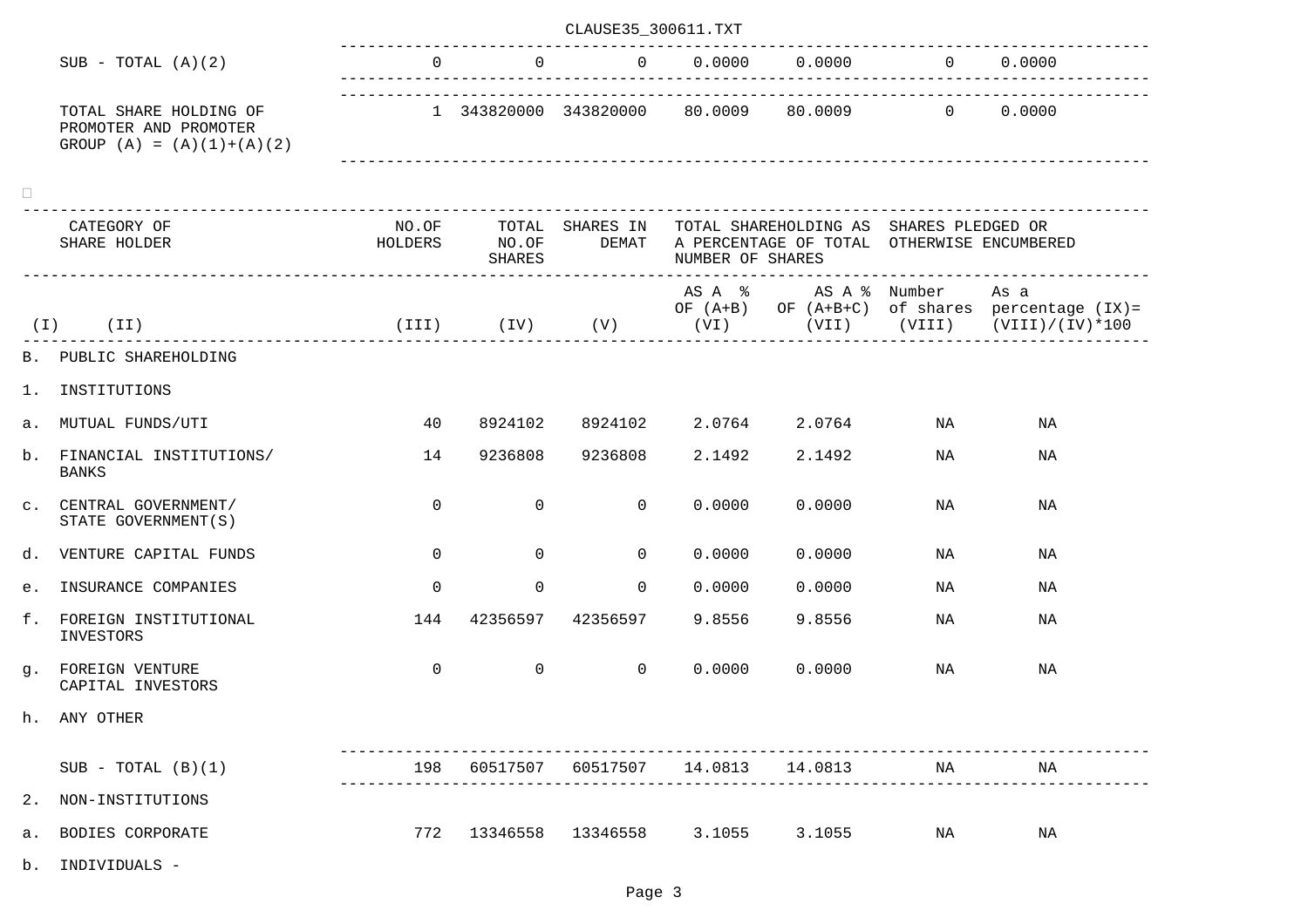|                                                                                                                                 |                            |          | CLAUSE35_300611.TXT                                        |                      |                                                                                                                                                                    |                                         |                                                                                                           |
|---------------------------------------------------------------------------------------------------------------------------------|----------------------------|----------|------------------------------------------------------------|----------------------|--------------------------------------------------------------------------------------------------------------------------------------------------------------------|-----------------------------------------|-----------------------------------------------------------------------------------------------------------|
| I INDIVIDUAL SHAREHOLDERS<br>HOLDING NOMINAL SHARE CAPITAL<br>UPTO RS. 1 LAKH                                                   |                            |          | 69358 10246060 10244442 2.3840                             |                      | 2.3840                                                                                                                                                             | NA                                      | ΝA                                                                                                        |
| II INDIVIDUAL SHAREHOLDERS<br>HOLDING NOMINAL SHARE CAPITAL<br>IN EXCESS OF RS. 1 LAKH                                          | 15                         |          |                                                            |                      | 504196 504196 0.1173 0.1173 NA                                                                                                                                     |                                         | NA                                                                                                        |
| c. ANY OTHER<br>CLEARING MEMBERS<br>DIRECTORS AND THEIR RELATIVES<br>HINDU UNDIVIDED FAMILIES<br>NON RESIDENT INDIANS<br>TRUSTS | 65                         | 339530   | 2 300 100 0.0000 0.0000<br>986 519731 519730 0.1209 0.1209 | 339530 0.0790 0.0790 |                                                                                                                                                                    | NA<br>NA<br>NA<br>. _ _ _ _ _ _ _ _ _ _ | ΝA<br>NA<br>ΝA<br>ΝA<br>ΝA                                                                                |
|                                                                                                                                 |                            |          | _______________________                                    |                      | 1864 1335679 1335478 0.3107 0.3107                                                                                                                                 | NA<br>___________________________       | ΝA                                                                                                        |
|                                                                                                                                 |                            |          |                                                            |                      |                                                                                                                                                                    |                                         |                                                                                                           |
| $SUB - TOTAL (B)(2)$                                                                                                            |                            |          |                                                            |                      | 72009 25432493 25430674 5.9176 5.9176 NA                                                                                                                           |                                         | NA                                                                                                        |
| TOTAL PUBLIC SHAREHOLDING<br>$(B) = (B)(1)+(B)(2)$                                                                              |                            |          | 72207 85950000 85948181 19.9990 19.9990                    |                      |                                                                                                                                                                    | NA                                      | NA                                                                                                        |
| TOTAL $(A)+(B)$                                                                                                                 |                            |          | 72208 429770000 429768181 100.0000 100.0000                |                      |                                                                                                                                                                    | 0                                       | 0.0000                                                                                                    |
|                                                                                                                                 |                            |          |                                                            |                      |                                                                                                                                                                    |                                         |                                                                                                           |
| CATEGORY OF<br>SHARE HOLDER                                                                                                     |                            | SHARES   |                                                            | NUMBER OF SHARES     | NO.OF        TOTAL   SHARES IN    TOTAL SHAREHOLDING AS   SHARES PLEDGED OR<br>HOLDERS         NO.OF         DEMAT    A PERCENTAGE OF TOTAL   OTHERWISE ENCUMBERED |                                         |                                                                                                           |
| $(I)$ $(II)$                                                                                                                    |                            |          |                                                            |                      | AS A % AS A % Number As a                                                                                                                                          |                                         | OF $(A+B)$ OF $(A+B+C)$ of shares percentage $(IX) =$<br>(III) (IV) (V) (VI) (VII) (VIII) (VIII)/(IV)*100 |
| C. SHARES HELD BY<br>CUSTODIANS AND AGAINST<br>WHICH DEPOSITORY RECEIPTS<br>HAVE BEEN ISSUED                                    |                            |          |                                                            |                      |                                                                                                                                                                    |                                         |                                                                                                           |
| Promoter and Promoter Group<br>Public                                                                                           | $\overline{0}$<br>$\Omega$ |          |                                                            |                      | $0$ 0 0.0000 0.0000 NA<br>$0 \t 0 \t 0.0000 \t 0.0000$                                                                                                             | NA                                      | NA<br>NA                                                                                                  |
| TOTAL COSTODIAN (C)                                                                                                             | $\Omega$                   | $\Omega$ | $\overline{0}$                                             | 0.0000               | 0.0000                                                                                                                                                             | <b>NA</b>                               | ΝA                                                                                                        |

---------------------------------------------------------------------------------------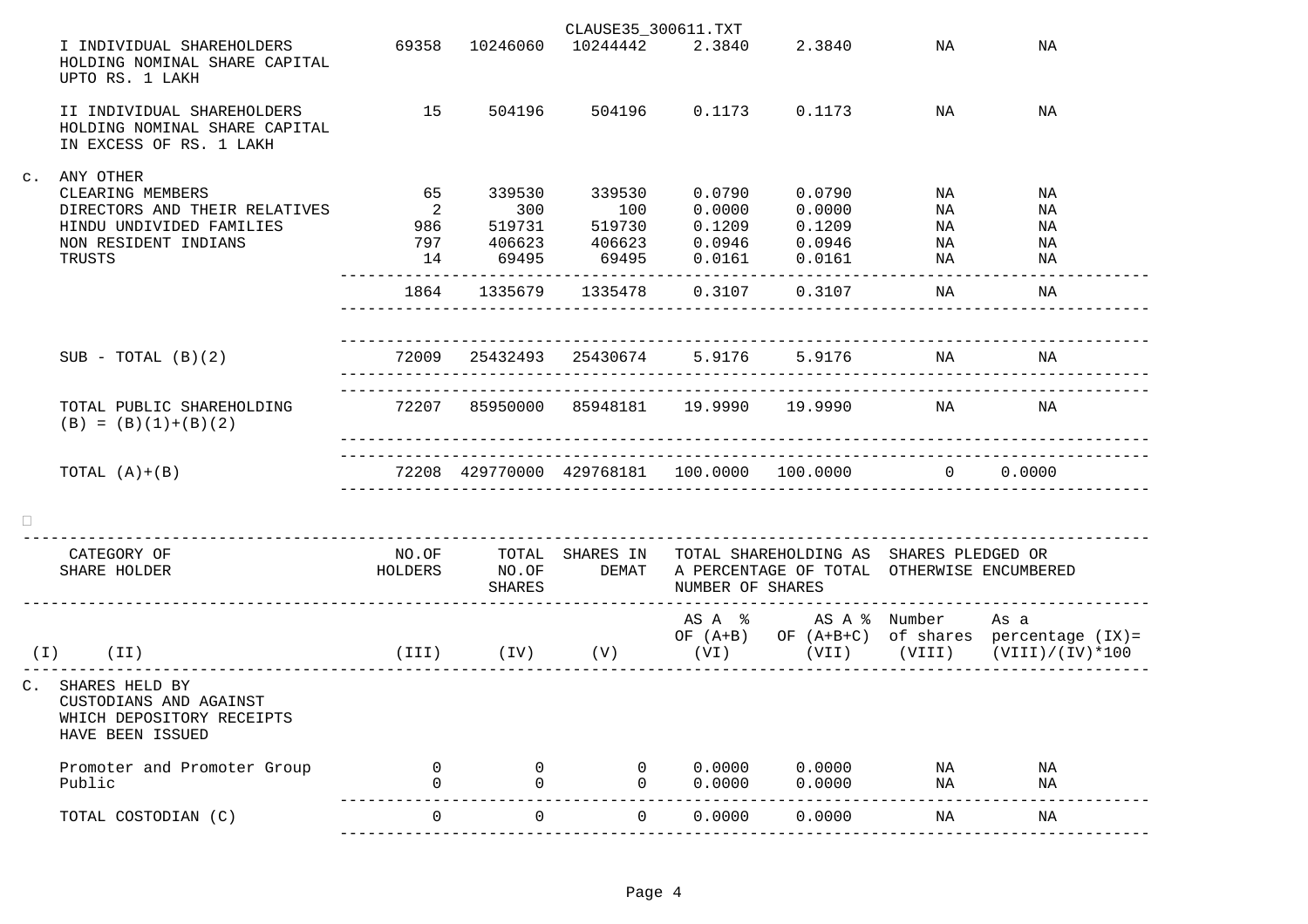|                                                                      |                              | CLAUSE35 300611.TXT |          |        |  |
|----------------------------------------------------------------------|------------------------------|---------------------|----------|--------|--|
| GRAND TOTAL $(A)+(B)+(C)$                                            | 429770000 429768181<br>72208 |                     | 100.0000 | 0.0000 |  |
| INDIAN BANK                                                          |                              |                     |          |        |  |
| STATEMENT SHOWING SHAREHOLDING OF PERSONS BELONGING TO THE<br>(I)(b) |                              |                     |          |        |  |
| CATEGORY "PROMOTERS AND PROMOTER GROUP"                              |                              | $-30 - Jun - 2011$  |          |        |  |
|                                                                      |                              |                     |          |        |  |

|                    |                          | TOTAL SHARES HELD |                                               | SHARES PLEDGED OR OTHERWISE ENCUMBERED |                                |                                                                    |  |
|--------------------|--------------------------|-------------------|-----------------------------------------------|----------------------------------------|--------------------------------|--------------------------------------------------------------------|--|
| SL.NO              | NAME OF THE SHARE HOLDER | NUMBER            | AS A % OF<br>GRAND TOTAL<br>$(A) + (B) + (C)$ | NUMBER                                 | AS A<br>PERCENTAGE<br>$(VI) =$ | AS A % OF<br>GRAND TOTAL<br>$(A)+(B)+(C)$ OF<br>SUB $CLAUSE(I)(a)$ |  |
| (I)                | (II)                     | (III)             | (IV)                                          | (V)                                    | $ (V)/(III)*100 $              | (VII)                                                              |  |
| PRESIDENT OF INDIA |                          | 343820000         | 80.0009                                       | 0                                      | 0.0000                         | 0.0000                                                             |  |
|                    | TOTAL                    | 343820000         | 80.0009                                       | 0                                      | 0.0000                         | 0.0000                                                             |  |

| SL. NO NAME OF THE SHARE HOLDER                                                  |                                  | - 30-Jun-2011<br>NUMBER OF SHARES AS A % OF TOTAL                                                                |                                                                                                                                                                 |
|----------------------------------------------------------------------------------|----------------------------------|------------------------------------------------------------------------------------------------------------------|-----------------------------------------------------------------------------------------------------------------------------------------------------------------|
|                                                                                  |                                  | SHARES NUMBER OF SHARES {i.e.,<br>GRAND TOTAL $(A)+(B)+(C)$<br>INDICATED IN STATEMENT<br>AT PARA $(I)(a)$ ABOVE} |                                                                                                                                                                 |
| LIFE INSURANCE CORPORATION OF INDIA<br>1<br>SBI LIFE INSURANCE CO. LTD           | 8035157 1.8696<br>5104033 1.1876 |                                                                                                                  |                                                                                                                                                                 |
|                                                                                  | TOTAL 13139190 3.0572            |                                                                                                                  |                                                                                                                                                                 |
| INDIAN BANK<br>(I)(d) STATEMENT SHOWING DETAILS OF LOCKED-IN SHARES -30-Jun-2011 |                                  |                                                                                                                  |                                                                                                                                                                 |
|                                                                                  |                                  |                                                                                                                  | CATEGORY OF MUMBER OF LOCKED-IN SHARES AS A %                                                                                                                   |
| SL. NO NAME OF THE SHARE HOLDER                                                  | PUBLIC)                          |                                                                                                                  | SHAREHOLDERS LOCKED IN OF TOTAL NUMBER OF SHARES<br>(PROMOTERS / SHARES {i.e., GRAND TOTAL<br>$(A)+(B)+(C)$ INDICATED IN<br>STATEMENT AT PARA (I)(a)<br>ABOVE } |

-----------------------------------------------------------------------------------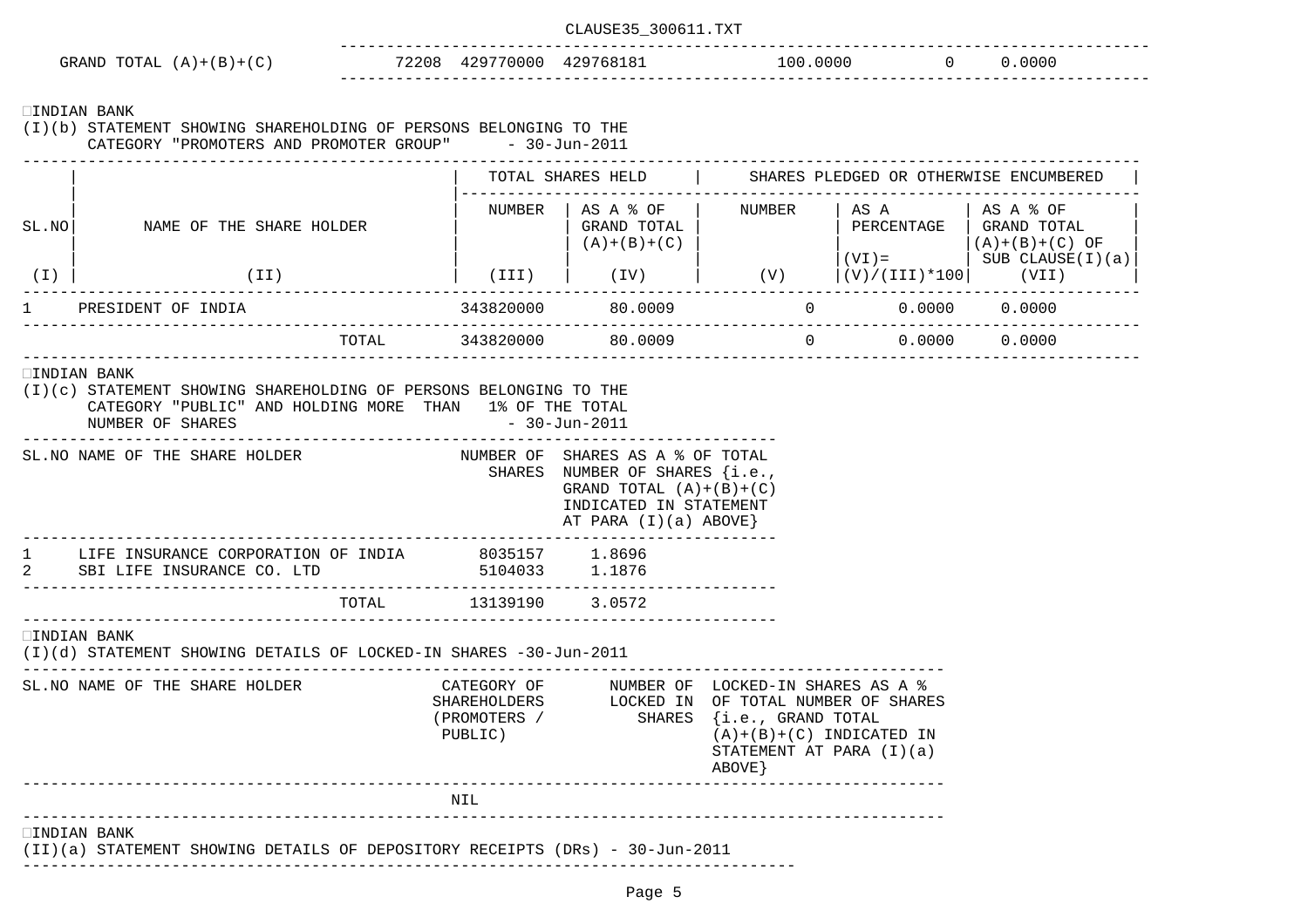| SL. NO TYPE OF NUMBER OF NUMBER OF SHARES UNDERLYING OUTSTANDING<br>OUTSTANDING DR OUTSTANDING SHARES DRS AS A % OF TOTAL NUMBER OF<br>(ADRs, GDRs,<br>$SDRs, etc.$ )                                                                                                   | DRS UNDERLYING SHARES {i.e., GRAND TOTAL | OUTSTANDING $(A)+(B)+(C)$ INDICATED IN<br>DRs | STATEMENT AT PARA (I)(a)<br>ABOVE }                                | CLAUSE35_300611.TXT |                                                                                                                                     |                                         |                                         |
|-------------------------------------------------------------------------------------------------------------------------------------------------------------------------------------------------------------------------------------------------------------------------|------------------------------------------|-----------------------------------------------|--------------------------------------------------------------------|---------------------|-------------------------------------------------------------------------------------------------------------------------------------|-----------------------------------------|-----------------------------------------|
|                                                                                                                                                                                                                                                                         | NIL                                      |                                               |                                                                    |                     |                                                                                                                                     |                                         |                                         |
| INDIAN BANK<br>(II)(b) STATEMENT SHOWING HOLDING OF DEPOSITORY RECEIPTS (DRs), WHERE UNDERLYING SHARES HELD BY<br>PROMOTER/PROMOTER GROUP ARE IN EXCESS OF 1% OF THE TOTAL NUMBER OF SHARES - 30-Jun-2011                                                               |                                          |                                               |                                                                    |                     |                                                                                                                                     |                                         |                                         |
| SL. NO NAME OF THE<br>DR HOLDER                                                                                                                                                                                                                                         |                                          |                                               | DRs                                                                | ABOVE }             | (ADRs, GDRs, UNDERLYING SHARES {i.e., GRAND TOTAL<br>SDRs, etc.) OUTSTANDING $(A)+(B)+(C)$ INDICATED IN<br>STATEMENT AT PARA (I)(a) |                                         |                                         |
| __________________________________<br>(III)(a) STATEMENT SHOWING THE VOTING PATTERN OF SHAREHOLDERS, IF MORE THAN ONE CLASS OF SHARES / SECURITIES<br>IS ISSUED BY THE ISSUER.<br> TOTAL VOTING  TOTAL VOTING RIGHS i.e.(VI) <br>NUMBER OF VOTING RIGHTS<br>CATEGORY OF |                                          |                                               |                                                                    |                     |                                                                                                                                     |                                         |                                         |
| SHARE HOLDER                                                                                                                                                                                                                                                            |                                          |                                               | HELD IN EACH CLASS OF<br>SECURITIES                                |                     | RIGHTS<br>$(V+VI+III)$                                                                                                              |                                         |                                         |
|                                                                                                                                                                                                                                                                         |                                          |                                               | . _ _ _ _ _ _ _ _ _ _ _ _ _ _ _ _ _<br>CLASS X   CLASS Y   CLASS Z |                     |                                                                                                                                     |                                         | $AS A$ $\frac{1}{6}$ $AS A \frac{1}{6}$ |
| $(I)$ $(II)$                                                                                                                                                                                                                                                            |                                          |                                               |                                                                    |                     | (III)   (IV)   (V)   (VI)   (VII)                                                                                                   | $\vert$ OF $(A+B)$ $\vert$ OF $(A+B+C)$ | (VIII)                                  |
| (A) PROMOTER AND PROMOTER GROUP                                                                                                                                                                                                                                         |                                          |                                               |                                                                    |                     |                                                                                                                                     |                                         |                                         |
| $(1)$ INDIAN                                                                                                                                                                                                                                                            |                                          |                                               |                                                                    |                     |                                                                                                                                     |                                         |                                         |
| (a) INDIVIDUALS/HINDU UNDIVIDED FAMILY                                                                                                                                                                                                                                  |                                          |                                               |                                                                    |                     |                                                                                                                                     |                                         |                                         |
| (b) CENTRAL GOVERNMENT / STATE<br>GOVERNMENT (S)                                                                                                                                                                                                                        |                                          |                                               |                                                                    |                     |                                                                                                                                     |                                         |                                         |
| (c) BODIES CORPORATE                                                                                                                                                                                                                                                    |                                          |                                               |                                                                    |                     |                                                                                                                                     |                                         |                                         |
| (d) FINANCIAL INSTITUTIONS / BANKS                                                                                                                                                                                                                                      |                                          |                                               |                                                                    |                     |                                                                                                                                     |                                         |                                         |
| (e) ANY OTHER (SPECIFY)                                                                                                                                                                                                                                                 |                                          |                                               |                                                                    |                     |                                                                                                                                     |                                         |                                         |
| $SUB=TOTAL(A)(1)$                                                                                                                                                                                                                                                       |                                          |                                               |                                                                    |                     |                                                                                                                                     |                                         |                                         |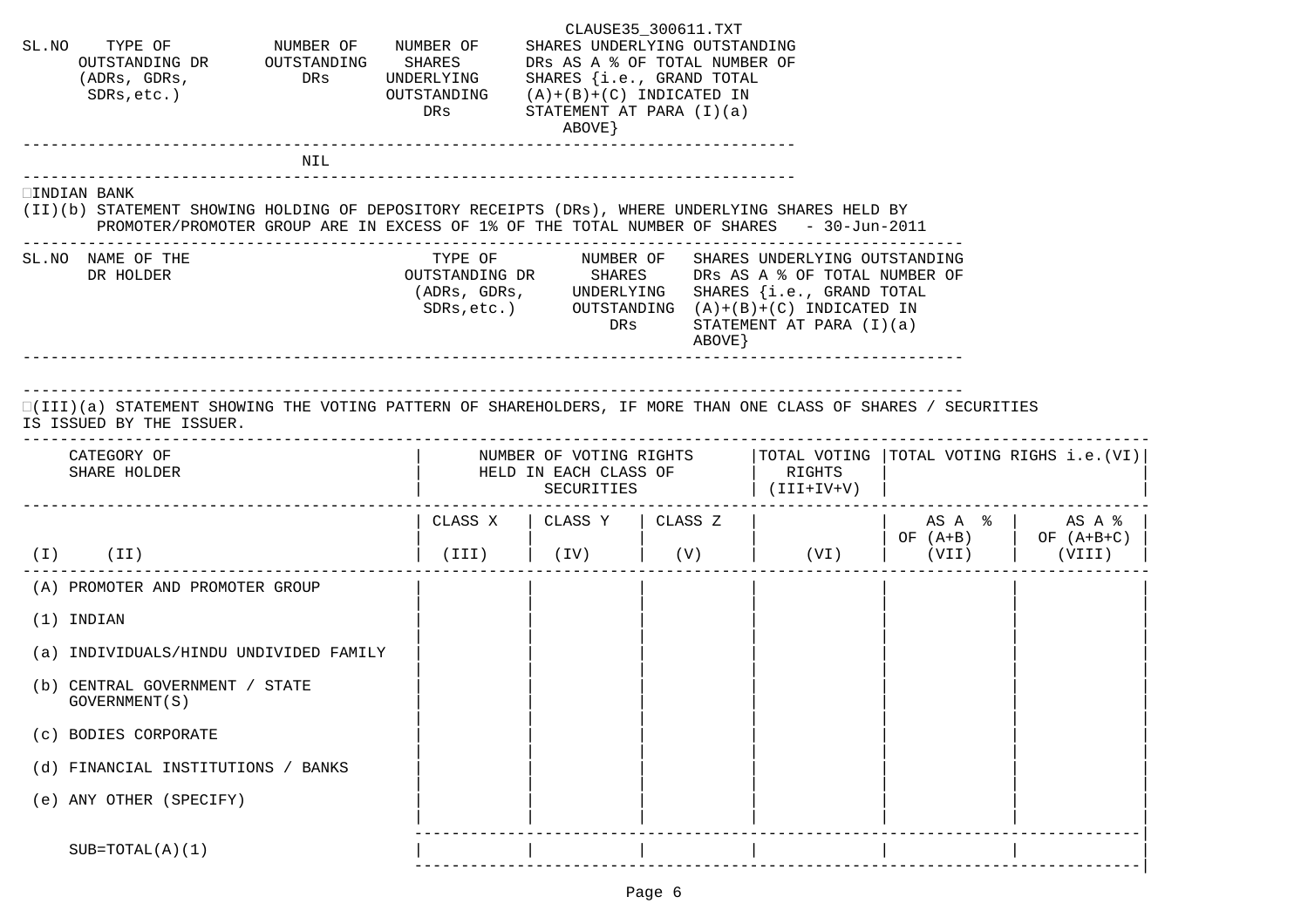| (2) FOREIGN                                                                                                                                |  |  |  |
|--------------------------------------------------------------------------------------------------------------------------------------------|--|--|--|
| (a) INDIVIDUALS (NON-RESIDENT<br>INDIVIDUALS / FOREIGN INDIVIDUALS)                                                                        |  |  |  |
| (b) BODIES CORPORATE                                                                                                                       |  |  |  |
| (c) INSTITUTIONS                                                                                                                           |  |  |  |
| (d) ANY OTHER                                                                                                                              |  |  |  |
| $SUB=TOTAL(A) (2)$                                                                                                                         |  |  |  |
| TOTAL SHAREHOLDING OF PROMOTER AND<br>PROMOTER GROUP $(A) = (A) (1) + (A) (2)$                                                             |  |  |  |
| (B) PUBLIC SHAREHOLDING                                                                                                                    |  |  |  |
| (1) INSTITUTIONS                                                                                                                           |  |  |  |
| (a) MUTUAL FUNDS / UTI                                                                                                                     |  |  |  |
| (b) FINANCIAL INSTITUTIONS / BANKS                                                                                                         |  |  |  |
| (c) CENTRAL GOVERNMENT / STATE<br>GOVERNMENT (S)                                                                                           |  |  |  |
| (d) VENTURE CAPITAL FUNDS                                                                                                                  |  |  |  |
| (e) INSURANCE COMPANIES                                                                                                                    |  |  |  |
| (f) FOREIGN INSTITUTIONAL INVESTORS                                                                                                        |  |  |  |
| (g) FOREIGN VENTURE CAPITAL INVESTORS                                                                                                      |  |  |  |
| (h) ANY OTHER (SPECIFY)                                                                                                                    |  |  |  |
| $SUB=TOTAL(B)(1)$                                                                                                                          |  |  |  |
| (2) NON-INSTITUTIONS                                                                                                                       |  |  |  |
| (a) BODIES CORPORATE                                                                                                                       |  |  |  |
| (b) INDIVIDUALS -<br>I . INDIVIDUAL SHAREHOLDERS HOLDING<br>NOMINAL SHARECAPITAL UP TO<br>RS. 1 LAKH<br>II.INDIVIDUAL SHAREHOLDERS HOLDING |  |  |  |